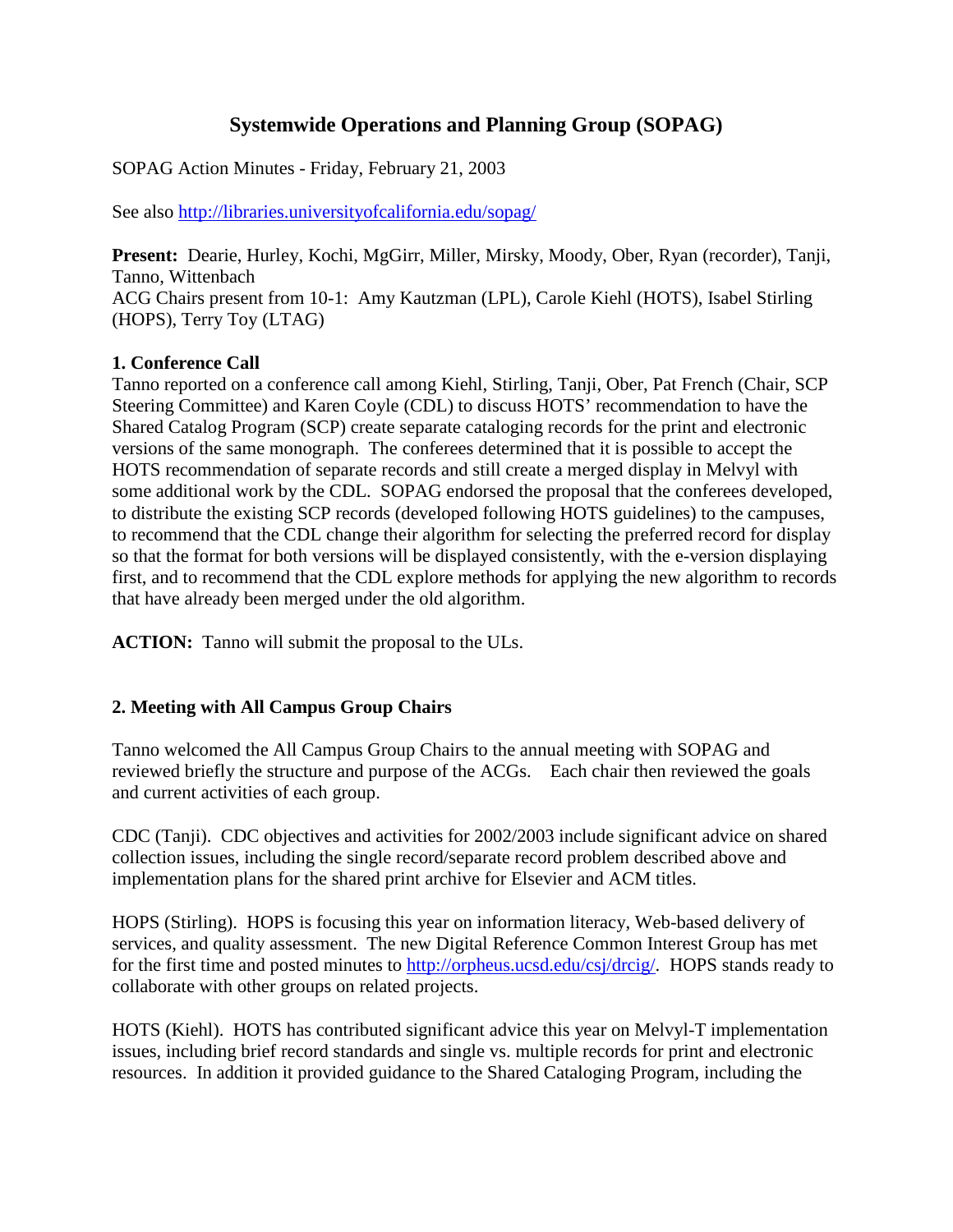clarification of the roles and members of the SCP Steering Committee. HOTS will be developing formal goals and posting them to the Web site.

LPL (Kautzman). LPL held its first meeting on December 12, 2002, and began its work by reviewing current campus practice. Its interests include the management and disposition of university records and it has forwarded to LTAG information of library records retention. SOPAG clarified that LPL is encouraged to redesign and amend the Web site that was created by the Privacy Task Force. LPL is interested in holding informational meetings, perhaps one each in the north and south, for library staff.

LTAG (Toy). LTAG will be discussing plans for the next UC Digital Library Forum at its next meeting in April. SOPAG agreed that the former title for this workshop (Digital Library Development Forum) should be changed to the "UC Digital Library Forum" to reflect a broader focus. Toy asked SOPAG to identify individuals who might be interested in working on the planning group for the next Forum.

**ACTION:** Each SOPAG member will consult with campus colleagues about possible planning group participants and forward the names of any they identify to Toy. Toy encouraged SOPAG and the other ACGs to tap LTAG as a technical advisory and coordinating group. SOPAG suggested that LTAG re-evaluate the best way to share information about technologies and tools in use at each campus, since a database will be difficult to keep current.

RSC (Dearie). The major initiative for RSC this year is the implementation of the Consortial Borrowing system (VDX). Several other initiatives, such as desktop delivery, are being handled with interim local solutions until that implementation. RSC is also addressing some specific issues, such as ILL loan periods and access to special collections materials.

Several areas of discussion applied to all of the groups:

a. Common interest groups. Tanno reminded the chairs that appointment of a task force/study group or a common interest group by an ACG should come to SOPAG as a proposal first. Miller advised both SOPAG and the ACG chairs that the ULs advise limiting face-to-face meetings of all systemwide groups to the minimum necessary. For informal groups especially, the expectation is that most communication will be by phone and email.

b. SOPAG and the ACG chairs agreed that a consistent Web presence for all the ACGs would improve communication and collaboration. Though UC Berkeley is hosting and managing the SOPAG Web site, that model won't scale to all of the groups. The group agreed that the ideal solution would be a division of responsibility, with CDL hosting a Web server and setting up distributed management so that each ACG could be responsible for posting materials and editing content in a designated portion of the Web space.

ACTION: Tanno will request such assistance from CDL and Ober will report back on CDL's ability to respond.

c. Workshop Proposals. Tanno encouraged all of the groups to consider submitting proposals for workshops when they identify a topic that needs broad discussion and understanding. The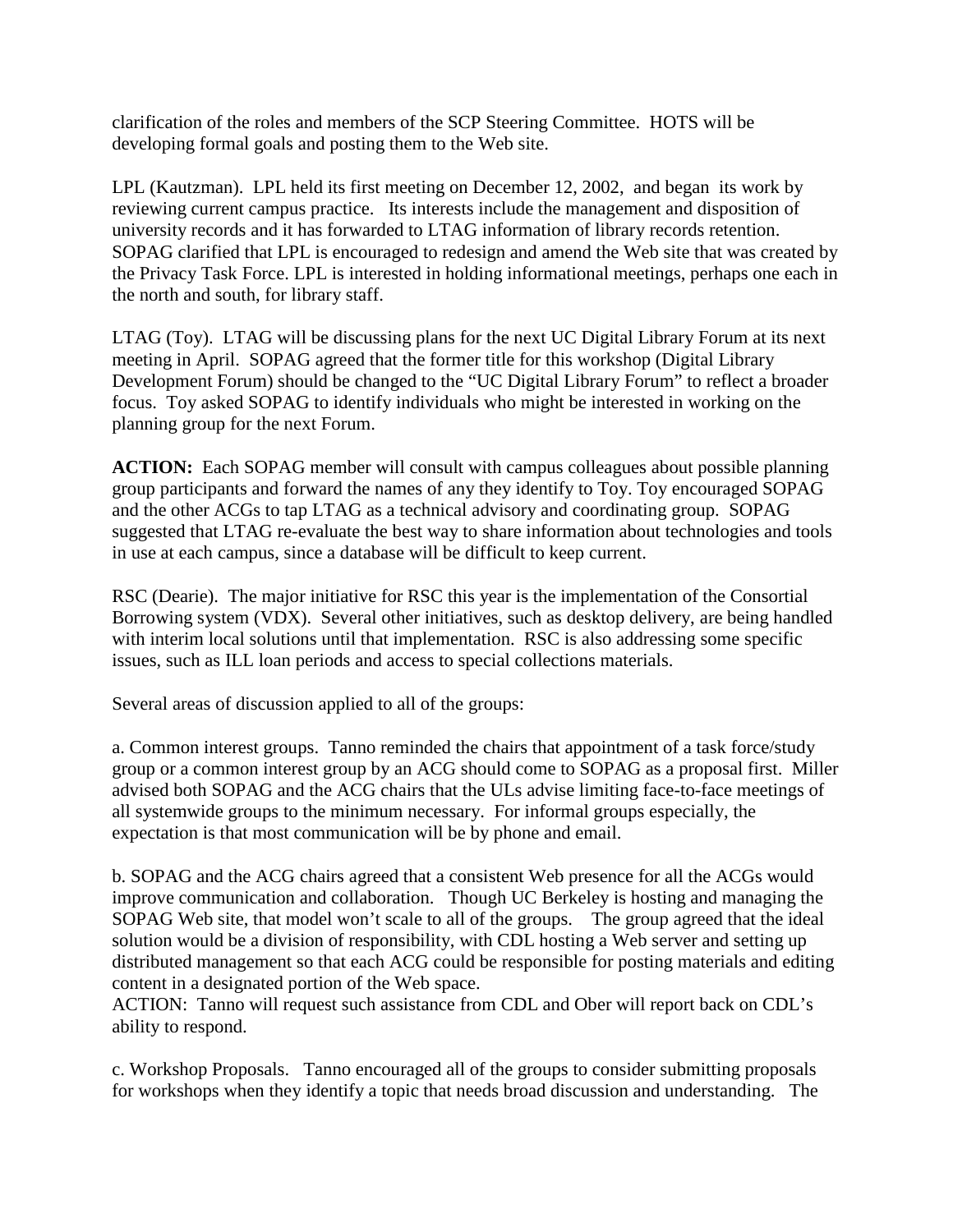SOPAG web site has guidelines for submitting workshop proposals [\(http://libraries.universityofcalifornia.edu/sopag/SOPAGworkshopguidelines.html\)](http://libraries.universityofcalifornia.edu/sopag/SOPAGworkshopguidelines.html)

As the ACG chairs were leaving the meeting, Tanno expressed SOPAG's admiration for the scope and value of the ACG goals and activities.

#### **3. Ober reported on some CDL related items**

a. The Melvyl-T performance tests are currently going well.

b. CDL will be requesting that each campus identify UC eLinks liaisons to attend SFX training. SOPAG requested more information on what the campus liaisons tasks would be in order to assign the most appropriate people to the task.

**ACTION:** Ober will send more workflow details and screen shots.

**ACTION:** Each SOPAG member will consult with campus colleagues and submit liaison names.

c. CDL has hired a business negotiator as a consultant and scheduled a negotiation workshop for CDL staff with the consultant. The instructor has agreed to allow for extra attendees from campuses on a space available basis and at no extra cost (except travel expenses). Because the workshop is scheduled for March 12, Ober must ask for a quick turn-around for campus nominations for attendees at the workshop.

**ACTION:** Each SOPAG member will consult with campus colleagues and let CDL know if any campus people will attend the workshop.

#### **4. SOPAG discussed the next steps for the Access Integration Model**

Several suggestions were considered, including having Hurley discuss possible revisions with each of the ACGs, appointing a working group to advise Hurley on the next phase of the model, and developing a mechanism for gathering end-user feedback. SOPAG will continue the discussion at the next meeting, keeping in mind that the ULs have requested discussion only at this stage. Hurley offered to share his ideas for changing the model, based on the campus feedback.

**ACTION:** Hurley will write up his ideas for changing the Access Integration Model for the next SOPAG meeting.

### **5. SOPAG discussed the SOPAG web site**

Moody can redesign the Web site to match the new design of the SLASIAC web site. SOPAG acknowledged, though, that SOPAG is part of the SLASIAC web space only by default. The SOPAG web site would more correctly be included in a University Librarian web space. Such a web space could include links to campus web sites, names and addresses of existing University Librarians, and the "structural map" of the UC library advisory structure.